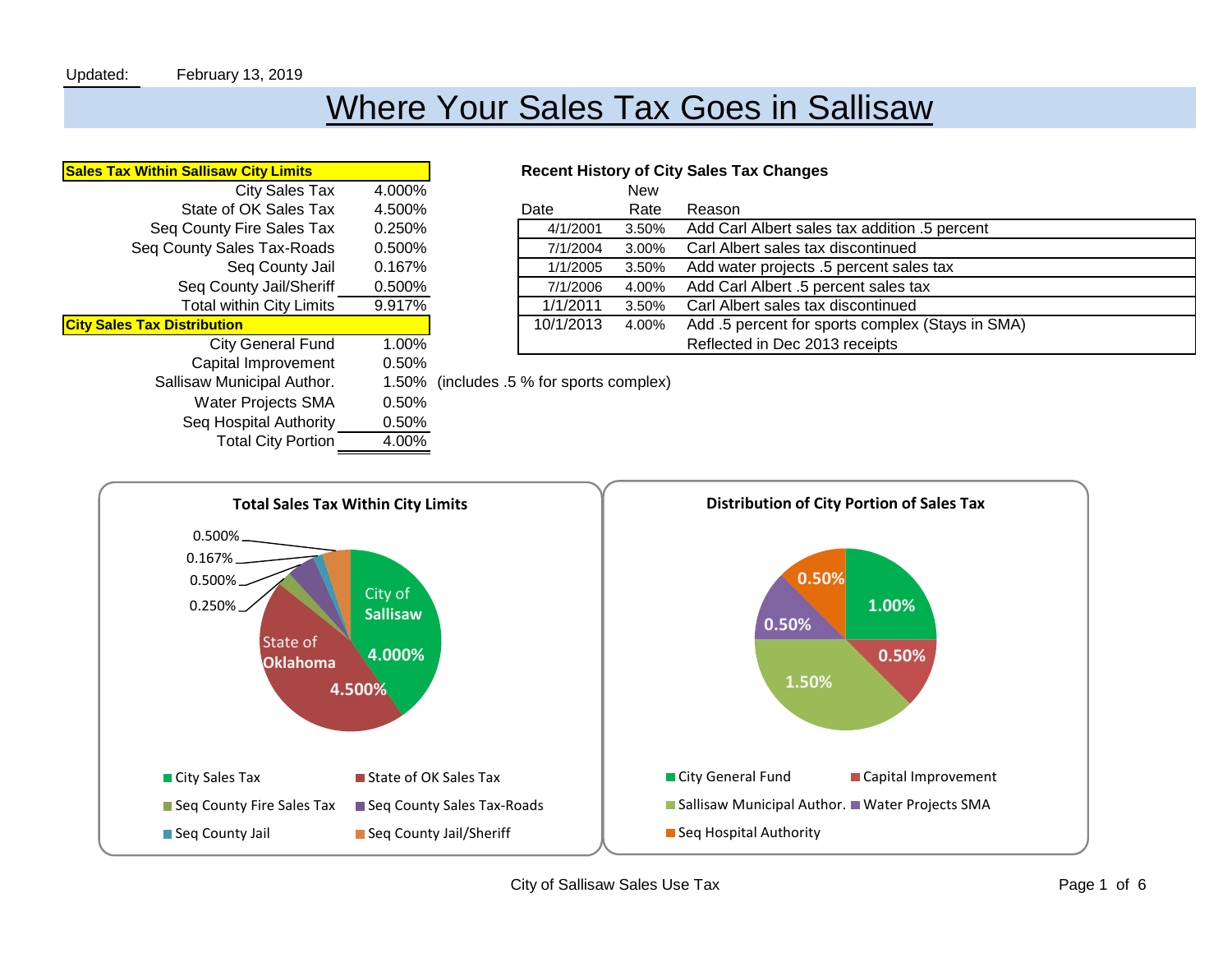### **CITY OF SALLISAW SALES TAX**

|              |         |            |         |           | Previous Yr.    |    | Current Yr. |                |                                           |  |
|--------------|---------|------------|---------|-----------|-----------------|----|-------------|----------------|-------------------------------------------|--|
|              | FY 2016 |            | FY 2017 |           | FY 2018         |    | FY 2019     |                | <b>Current Less</b><br><b>Previous Yr</b> |  |
| <b>JULY</b>  | \$      | 455,330    | \$      | 444,731   | \$<br>457,106   | \$ | 499,517     | ИN             | \$42,411                                  |  |
| <b>AUG</b>   | \$      | 468,435    | \$      | 452,483   | \$<br>461,302   | \$ | 471,740     | ИN             | \$10,438                                  |  |
| <b>SEPT</b>  | \$      | 472,373    | \$      | 452,928   | \$<br>456,073   | \$ | 449,492     | J              | (\$6,581)                                 |  |
| <b>OCT</b>   | \$      | 448,746    | \$      | 454,028   | \$<br>442,509   | \$ | 466,663     | <b>AN</b>      | \$24,154                                  |  |
| <b>NOV</b>   | \$      | 441,661    | \$      | 456,843   | \$<br>453,491   | \$ | 445,120     | J              | (\$8,371)                                 |  |
| <b>DEC</b>   | \$      | 434,536    | \$      | 429,386   | \$<br>435,460   | \$ | 450,367     | 4 <sup>N</sup> | \$14,907                                  |  |
| <b>JAN</b>   | \$      | 464,391    | \$      | 472,083   | \$<br>475,693   | \$ | 499,557     | 4 <sup>N</sup> | \$23,864                                  |  |
| <b>FEB</b>   | \$      | 492,175    | \$      | 465,081   | \$<br>460,346   |    |             |                |                                           |  |
| <b>MAR</b>   | \$      | 416,986    | \$      | 421,453   | \$<br>419,894   |    |             |                |                                           |  |
| <b>APR</b>   | \$      | 471,600    | \$      | 449,358   | \$<br>452,849   |    |             |                |                                           |  |
| <b>MAY</b>   | \$      | 459,606    | \$      | 455,144   | \$<br>472,343   |    |             |                |                                           |  |
| <b>JUNE</b>  | \$      | 430,408    | \$      | 451,352   | \$<br>427,911   |    |             |                |                                           |  |
| <b>TOTAL</b> | \$      | 5,456,247  | \$      | 5,404,870 | \$<br>5,414,977 | \$ | 3,282,456   | <b>AN</b>      | \$100,822                                 |  |
|              |         | % increase |         | $-0.94%$  | 0.19%           |    |             |                |                                           |  |





#### **\*December 2013 sales tax receipts at 4.0%**

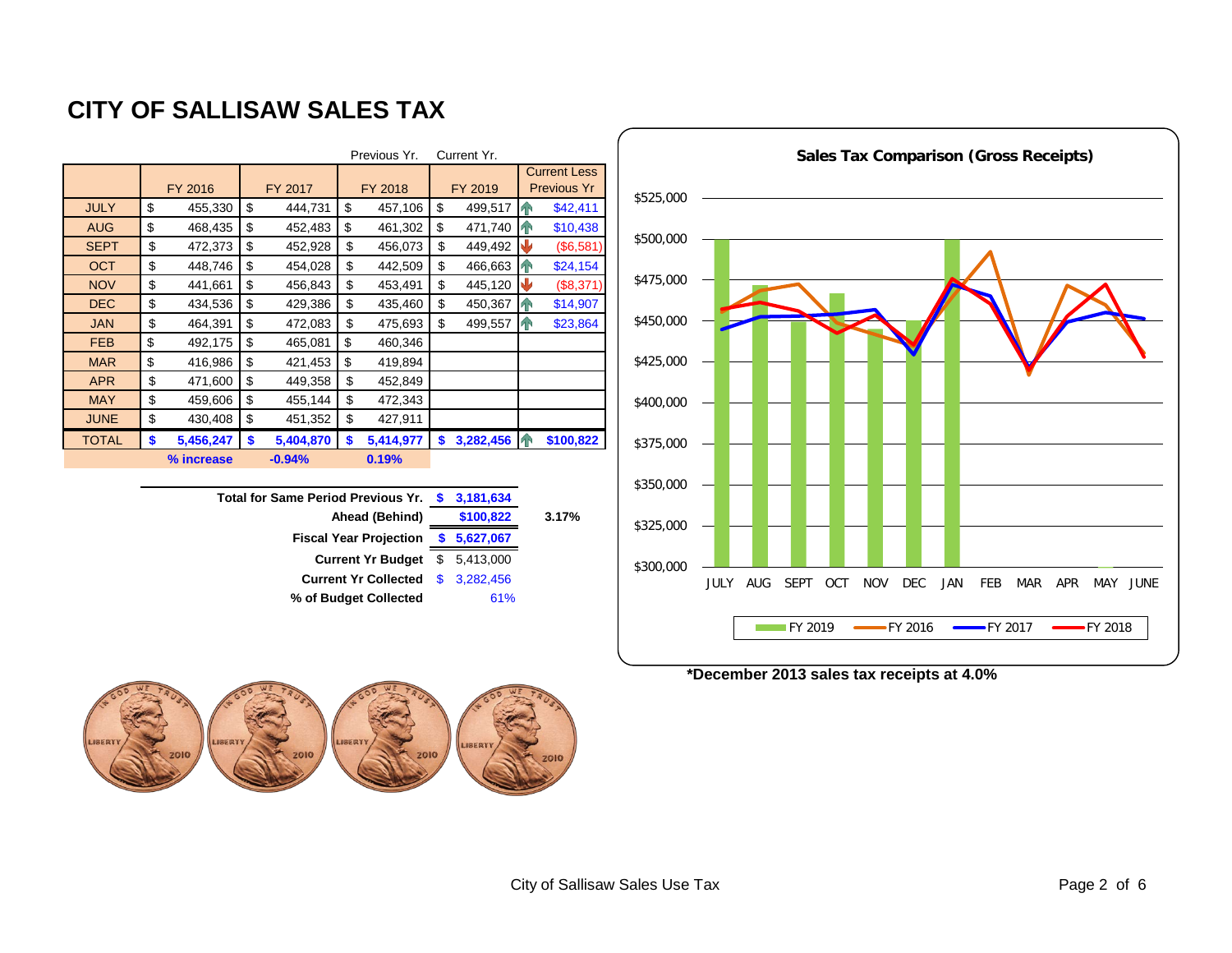## **SALES TAX -- 1% COMPARISON**



**Fiscal Year Projection \$ 1,406,767**

 **This chart shows sales tax collected at 1%. This provides a true comparison of sales tax at the 1% rate without the fluctuations caused by sales tax rate changes.** 



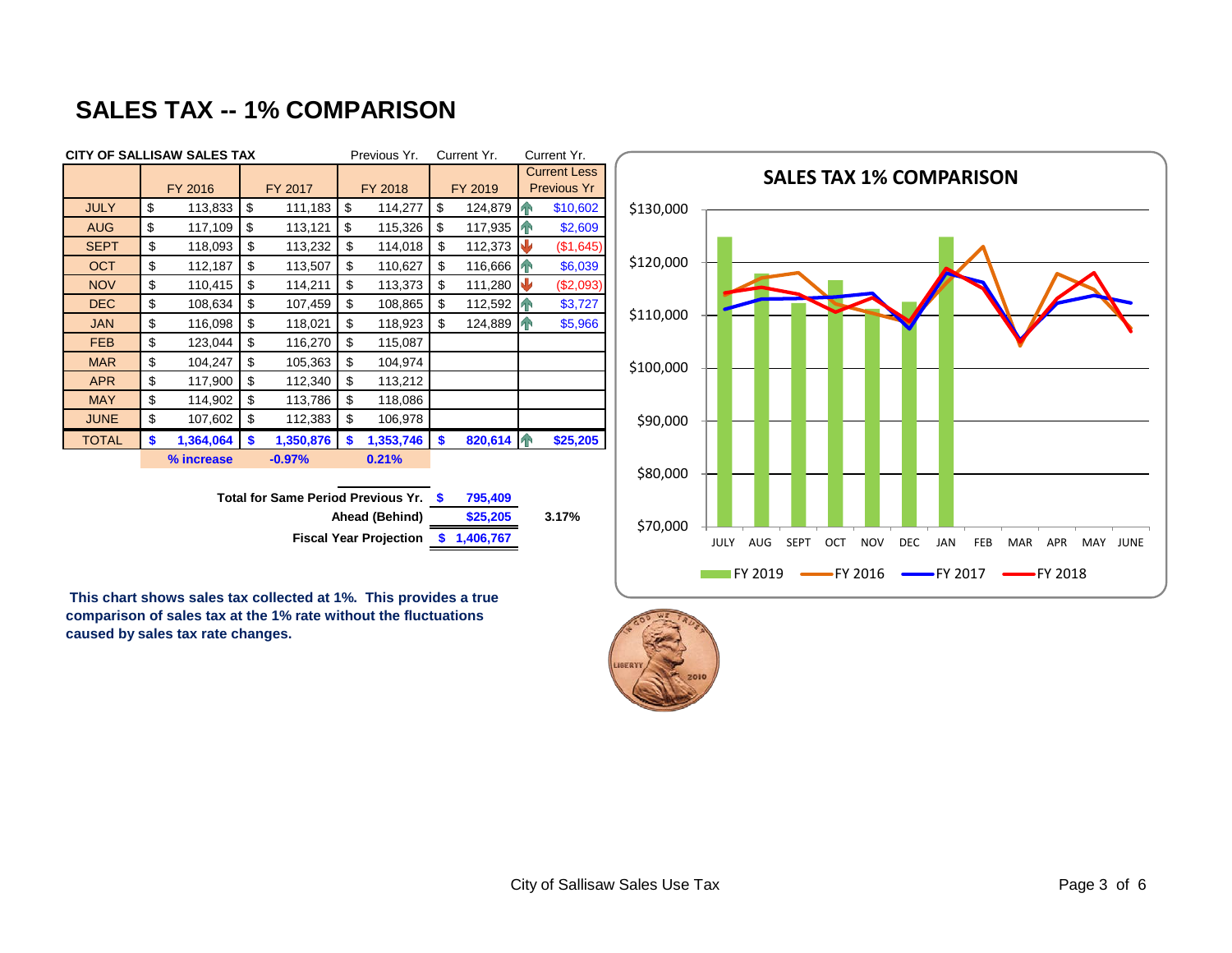#### **Sales Tax History**

 **FY 2019 \$ 3,282,456 YTD** 

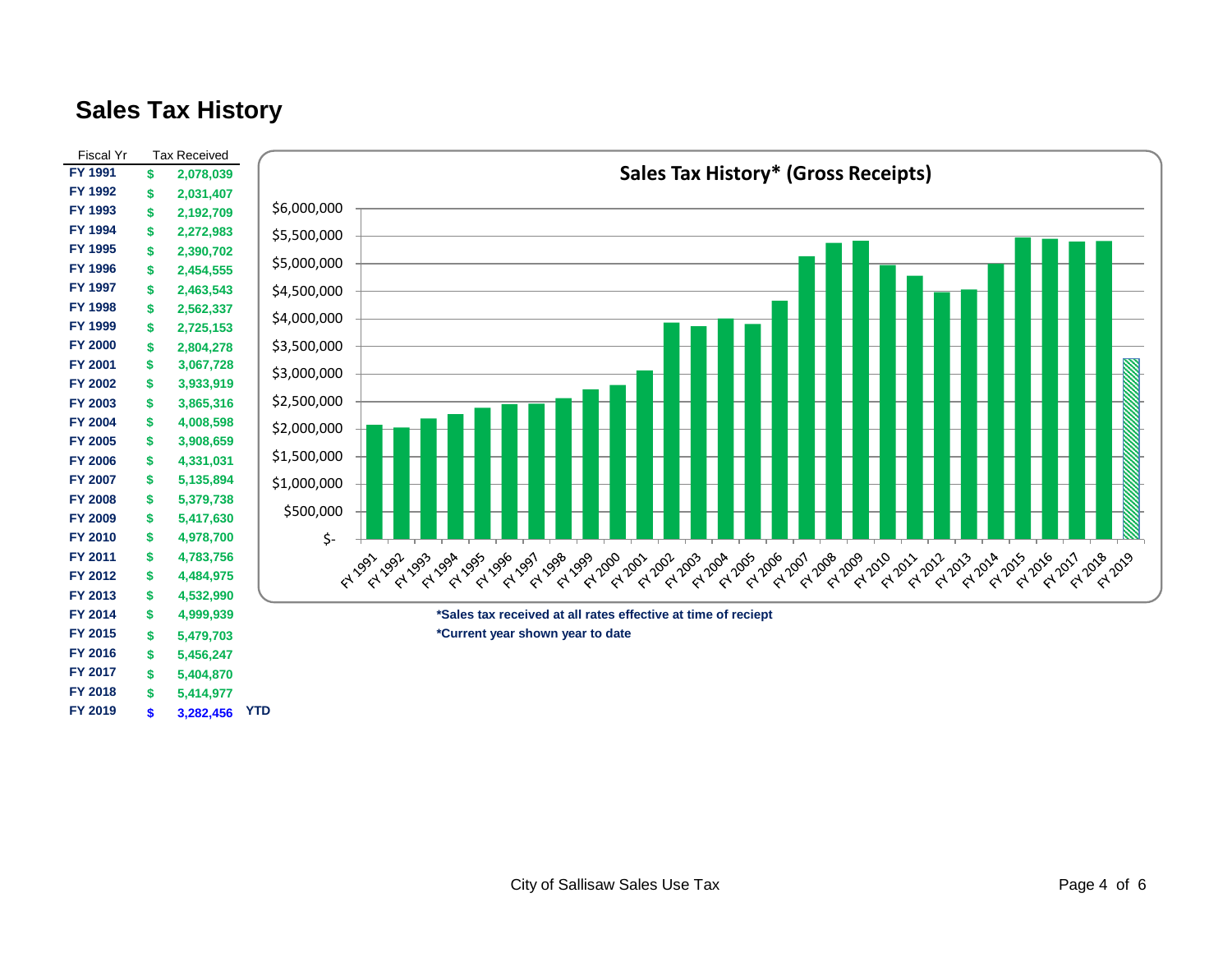### **CITY OF SALLISAW USE TAX**

| <b>USE TAX</b>                            |                          |         |         |         |          | Previous Yr. |         | Current Yr. |                                        |          |
|-------------------------------------------|--------------------------|---------|---------|---------|----------|--------------|---------|-------------|----------------------------------------|----------|
|                                           | FY 2016                  |         | FY 2017 |         | FY 2018  |              | FY 2019 |             | <b>Current Less</b><br><b>Previous</b> |          |
| <b>JULY</b>                               | \$                       | 20,048  | \$      | 21,476  | \$       | 22,262       | \$      | 26,601      | 4 <sup>1</sup>                         | \$4,339  |
| <b>AUG</b>                                | \$                       | 18,971  | \$      | 27,303  | \$       | 23,332       | \$      | 24,180      | <b>TN</b>                              | \$848    |
| <b>SEPT</b>                               | \$                       | 20,112  | \$      | 21,718  | \$       | 22,924       | \$      | 35,939      |                                        | \$13,015 |
| <b>OCT</b>                                | \$                       | 19,965  | \$      | 17,316  | \$       | 23,244       | \$      | 30,355      | ИN                                     | \$7,111  |
| <b>NOV</b>                                | \$                       | 17,625  | \$      | 17,789  | \$       | 21,132       | \$      | 32,041      | 4 <sup>o</sup>                         | \$10,909 |
| <b>DEC</b>                                | \$                       | 19,593  | \$      | 17,533  | \$       | 23,433       | \$      | 36,938      | <b>TP</b>                              | \$13,505 |
| <b>JAN</b>                                | \$                       | 24,063  | \$      | 21,335  | \$       | 31,222       | \$      | 46,136      | $\sqrt{1}$                             | \$14,914 |
| <b>FEB</b>                                | \$                       | 39,318  | \$      | 21,220  | \$       | 27,338       |         |             |                                        |          |
| <b>MAR</b>                                | \$                       | 21,485  | \$      | 19,650  | \$       | 26,521       |         |             |                                        |          |
| <b>APR</b>                                | \$                       | 50,578  | \$      | 17,800  | \$       | 24,323       |         |             |                                        |          |
| <b>MAY</b>                                | \$                       | 24,359  | \$      | 25,581  | \$       | 29,154       |         |             |                                        |          |
| <b>JUNE</b>                               | \$                       | 19,699  | \$      | 20,236  | \$       | 24,800       |         |             |                                        |          |
| <b>TOTAL</b>                              | \$                       | 295,816 | \$      | 248,957 | \$       | 299,685      | \$      | 232,190     | <b>AN</b>                              | \$64,641 |
| <b>Total for Same Period Previous Yr.</b> |                          |         |         | \$      | 167,549  |              |         |             |                                        |          |
| Ahead (Behind)                            |                          |         |         |         | \$64,641 | 38.58%       |         |             |                                        |          |
| <b>Fiscal Year Projection</b>             |                          |         |         |         |          |              | \$      | 398,040     |                                        |          |
|                                           | <b>Current Yr Budget</b> |         |         |         |          | \$           | 291,171 |             |                                        |          |
| <b>Current Yr Collected</b>               |                          |         |         |         |          | \$           | 232,190 |             |                                        |          |
| % of Budget Collected                     |                          |         |         |         |          | 80%          |         |             |                                        |          |
|                                           |                          |         |         |         |          |              |         |             |                                        |          |



#### What is Use Tax?

Consumer Use Tax is due when you have made a purchase from out of state and you were not charged Oklahoma Sales tax on the purchase. Out of state vendors are not required by law to collect Oklahoma tax if they have no physical presence in Oklahoma, but tax on the sale is still due. This system was created to allow individuals or firms to pay tax directly to the Oklahoma Tax Commission on items purchased from out of state.



In the City of Sallisaw, the Use Tax rate matches the sales tax rate.